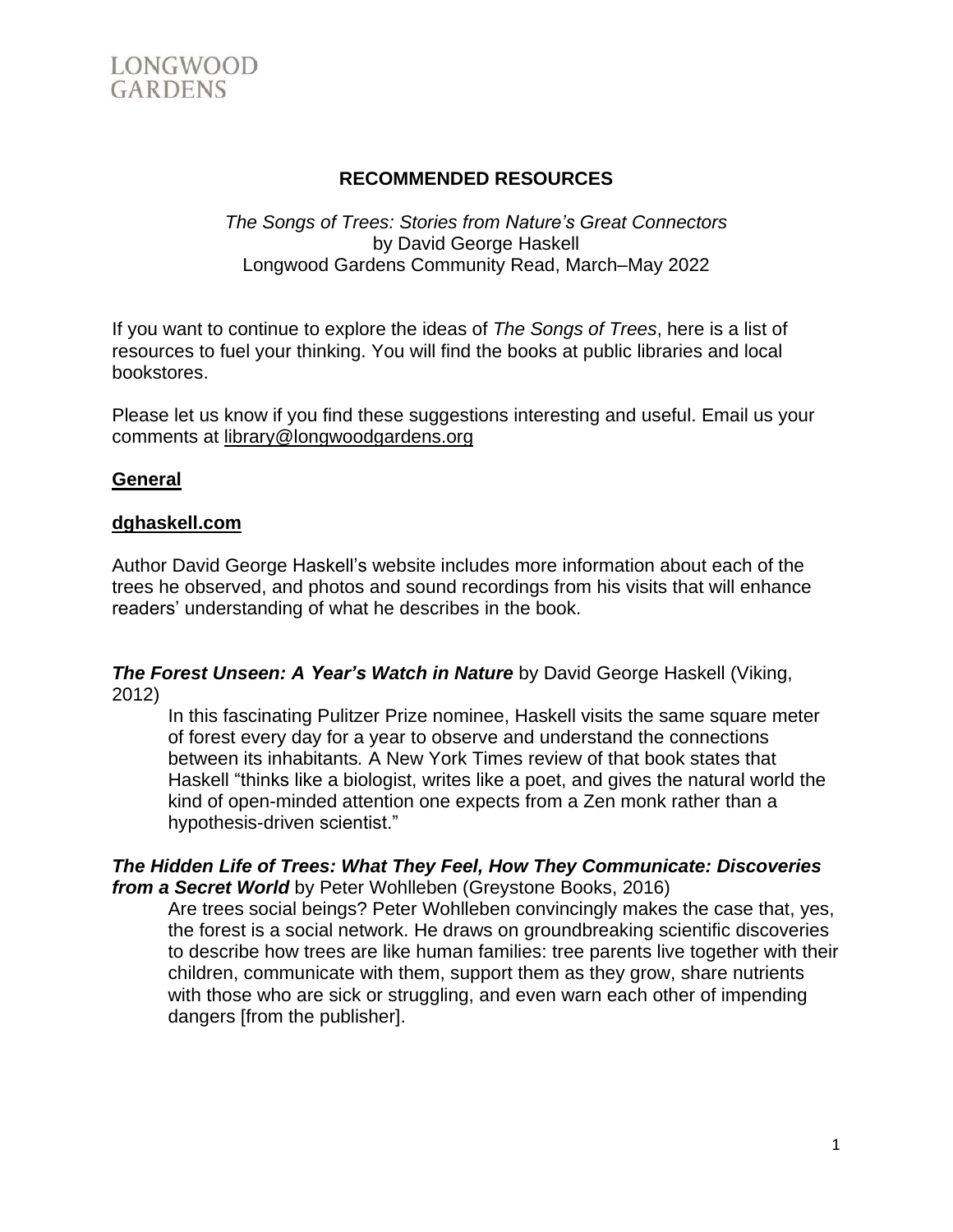*A Sand County Almanac and Sketches Here and There* by Aldo Leopold (Oxford University Press, 1949)

This cornerstone of conservation and land stewardship ideals was Longwood's first Community Read title in 2014. Leopold's model of a Land Ethic, which has clear influence on Haskell's work, is as relevant today as it was 70 years ago: "When we see land as a community to which we belong, we may begin to use it with love and respect." Community Read toolkit and discussion guide for *A Sand County Almanac*: <https://longwoodgardens.org/community-read-toolkit-2014>

### *The Secret Network of Nature: The Delicate Balance of All Living Things* by Peter Wohlleben (Vintage, 2019)

An exploration of the invisible connections sustaining the entire natural world…Did you know that trees can influence the rotation of the earth? Or that wolves can alter the course of a river? Or that earthworms control wild boar populations? The natural world is a web of intricate connections, many of which go unnoticed by humans. But it is these connections that maintain nature's finely balanced equilibrium [from the publisher].

## **Part One of The Songs of Trees**

*Arboretum Borealis: A Lifeline of the Planet* by Diana Beresford-Kroeger;

photographs by Christian H. Kroeger (University of Michigan Press, 2010) David Haskell observed and memorably described the natural connections of a balsam fir in the boreal forest. Take a deep dive into the boreal forest in this book, which gives detailed description, history, and care of the forest.

#### *The Great Kapok Tree: A Tale of the Amazon Rain Forest* by Lynne Cherry (HMH Books, 2000)

A picture book for young readers about a man who exhausts himself trying to chop down a giant kapok (ceibo) tree. While he sleeps, the forest's residents, including a child from the Yanomamo tribe, whisper in his ear about the importance of trees and how "all living things depend on one another" . . . and it works [from the publisher]. *The Great Kapok Tree* was our 2015 children's Community Read title. Toolkit materials for *The Great Kapok Tree*: [longwoodgardens.org/education/library-archives/community-read/community](https://longwoodgardens.org/education/library-archives/community-read/community-read-toolkit-2015)[read-toolkit-2015](https://longwoodgardens.org/education/library-archives/community-read/community-read-toolkit-2015)



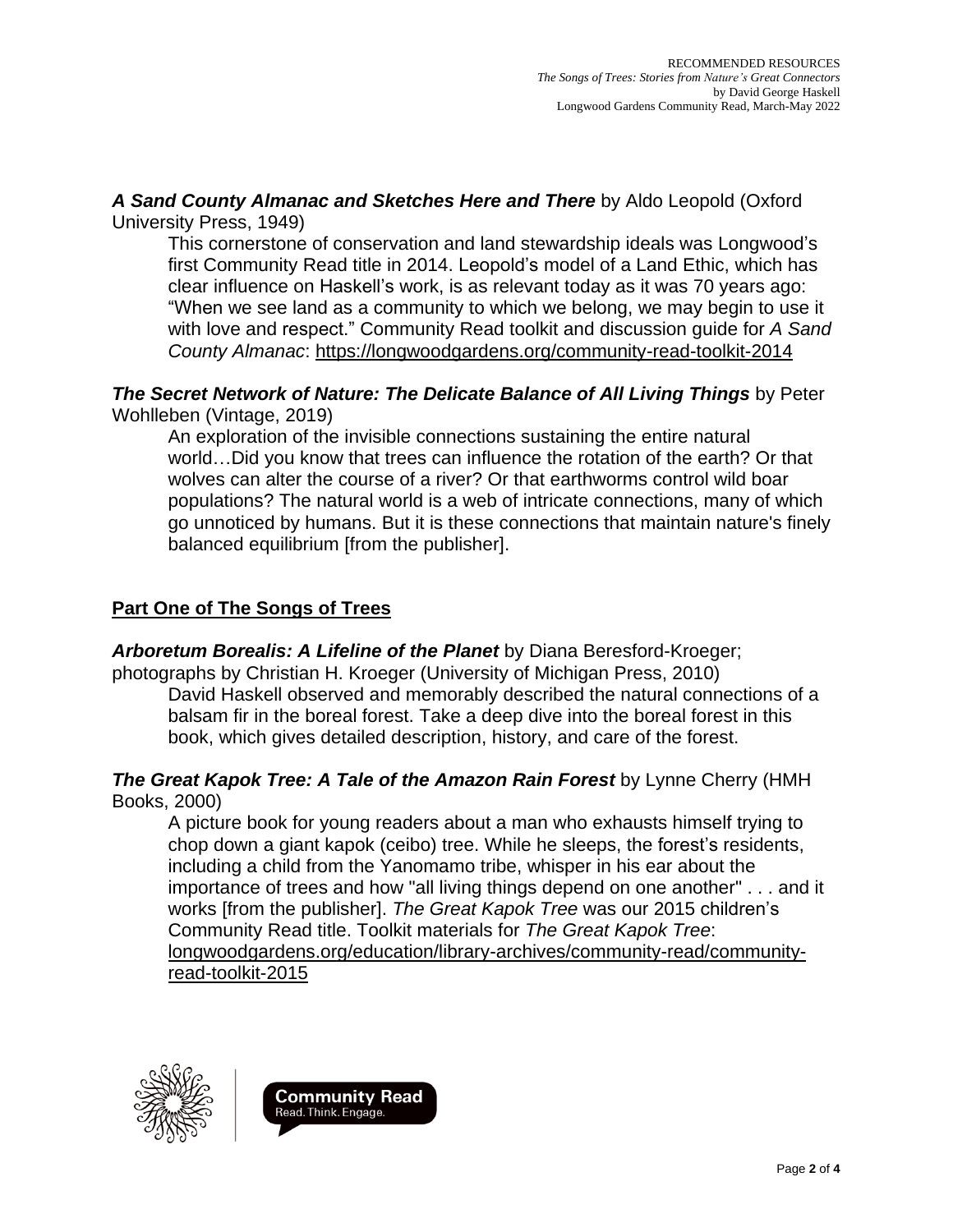*Life in the Boreal Forest* / text and photography by Wayne Lynch (Fitzhenry & Whiteside, 2001)

An immense swatch of spruce, fir, larch, and aspen, it is arguably the largest forest ecosystem in the world. In *Life in the Boreal Forest*, noted science writer, naturalist and wildlife photographer Wayne Lynch examines the animals and plants of this mighty forest as the seasons unfold [from the publisher].

*The Sabal Palm: A Native Monarch* by Barbara Oehlbeck (Gulfshore Press, 1997) This exhaustively researched yet simply written book includes the sabal palm's life history, its relationship with man and place within natural systems [from the publisher].

## **Part Two of The Songs of Trees**

*Fossils of Florissant* by Herbert W. Meyer (Smithsonian Books, 2003) The Florissant Fossil Beds National Monument in Colorado is the location of the petrified redwood stump and ponderosa pine visited by Haskell. Encased by the ash of volcanoes that erupted tens of millions of years ago, animals such as insects, fish, and mammals were fossilized in the same deposits as flowers, trees, and the delicate leaves of plants. This amazing collection of animals and plants from the same place at the same time provides a rare, uniquely comprehensive glimpse of life in the past [from the publisher].

*Graced by Pines: The Ponderosa Pine in the American West* by Alexandra Murphy; illustrated by Robert Petty (Mountain Press, 1994)

This book features nine essays about the ponderosa pine's history in the American west and its connections to its surroundings.

# **Part Three of The Songs of Trees**

*Bonsai and Penjing: Ambassadors of Peace & Beauty* by Ann McClellan (Tuttle Publishing, 2011)

This book tells the awe-inspiring stories of bonsai and penjing trees in the collection of the National Arboretum in Washington D.C. It details their valuable role in international diplomacy and as instruments of American presidential influence. It also describes their inclusion in world's fair exhibitions, in Asianinspired gardens around the country, and as a window onto the extensive cultivation of bonsai in North America today [from the author's website].